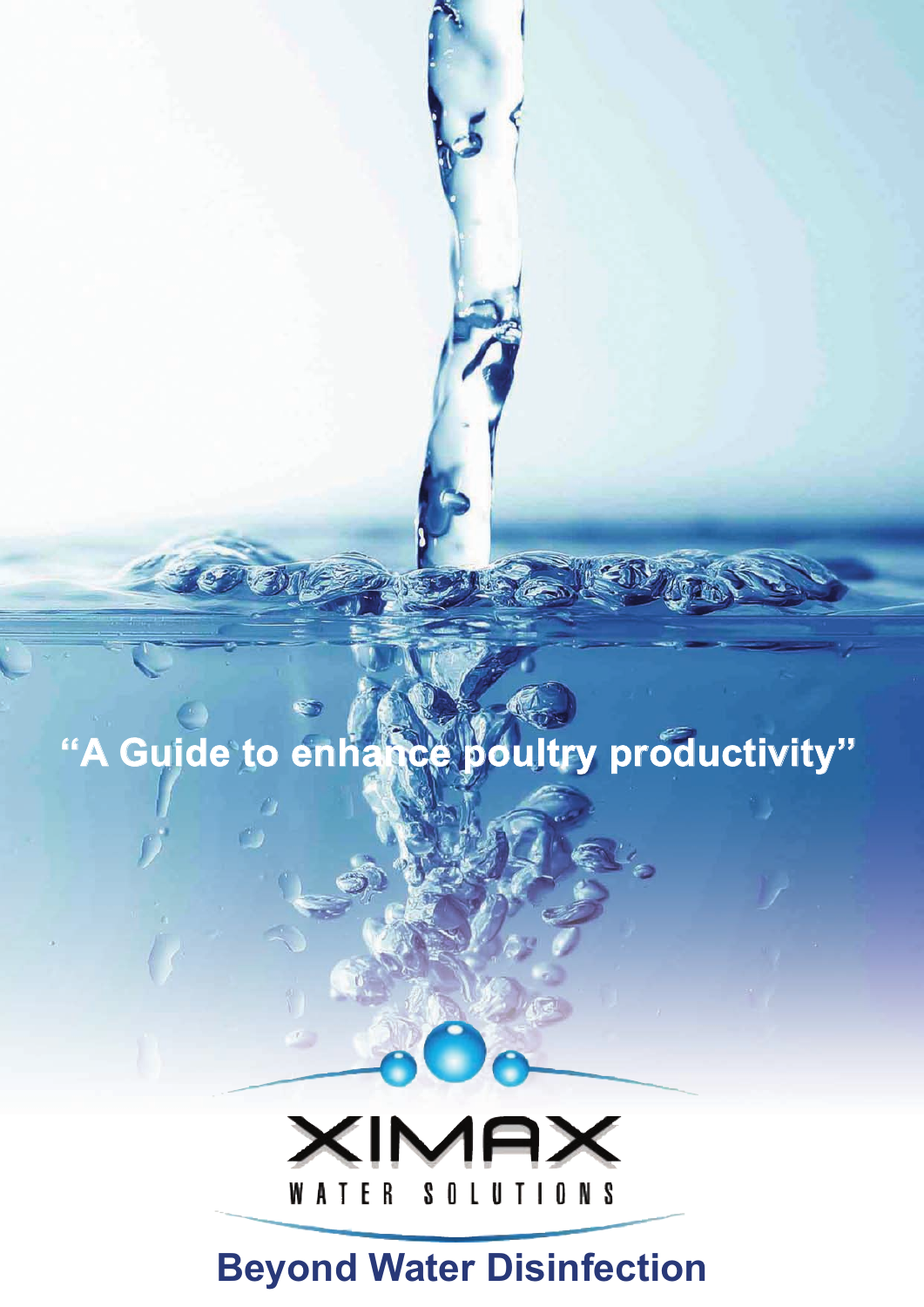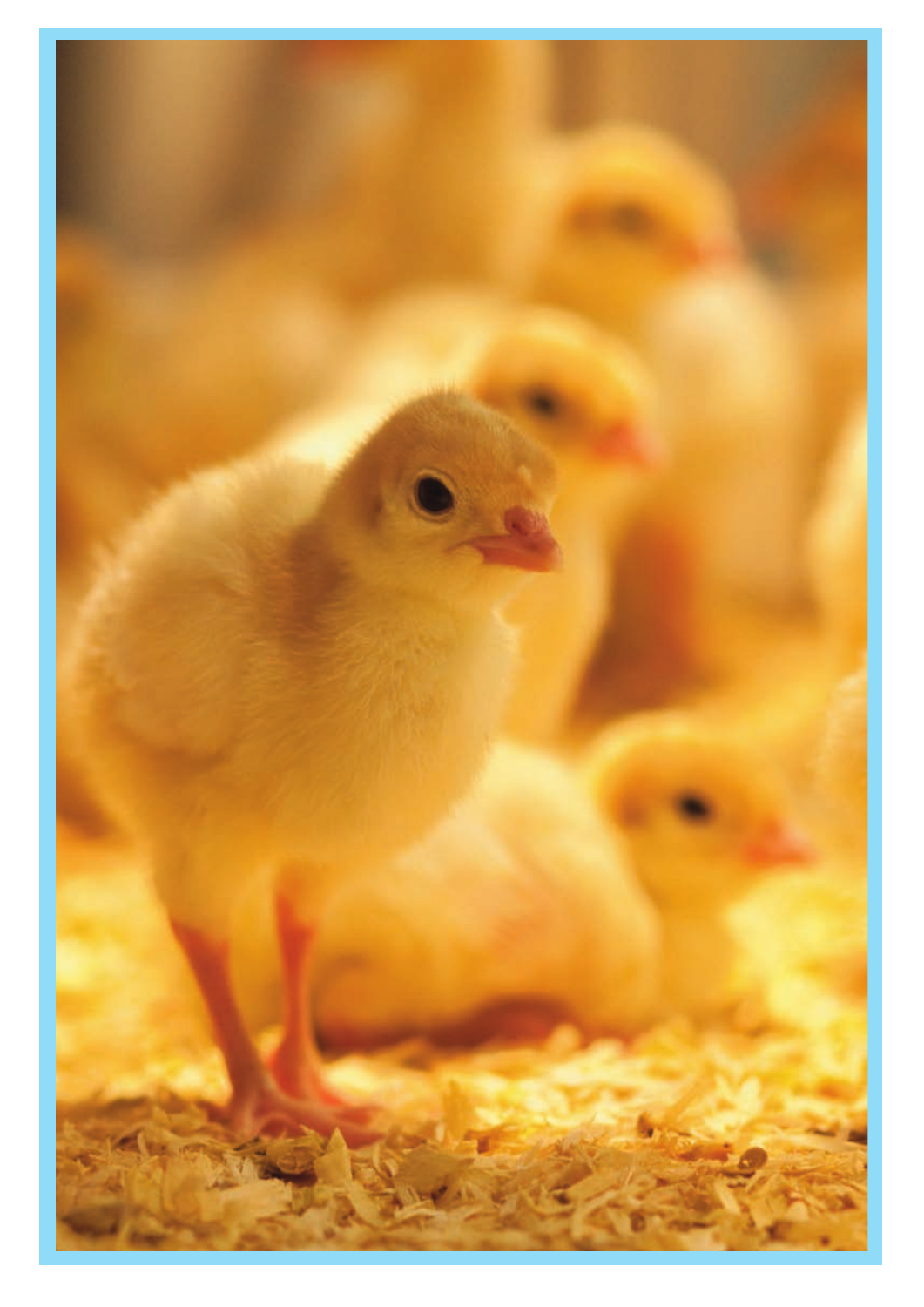Water is involved in every aspect of poultry metabolism. It plays important roles in regulating body temperature, digesting food, and eliminating body wastes. At normal tempertures, poultry consumes at least twice as much water as feed. When heat stress occurs, water consumption will double or even quadruple. A safe and adequate supply of water is therefore essential for efficient poultry production.

### **Poor water quality**

Poor water quality, can retard growth, curtail egg production, or produce lower egg quality. Body weight is positively influenced by drinking water quality, and negatively influenced by water born micro- organism.

## **Water purification**

Water purification is the removal of contaminants from untreated water. Substances that are removed during the process of water treatment include bacteria, algae, viruses, fungi, minerals such as iron, manganese and sulphur, and man-made chemical pollutants including fertilisers. There are some traditional treatments techniques being used like filtration, chlorination, ozone treatment and UV, none of them are as effective as–XzioX

# **XzioX - Treating water supply for the poultry industry**

XzioX chlorine dioxide is a highly advanced version of a tried and trusted chemical (Clo2). XzioX chlorine dioxide is chlorine and chlorite free; this is due to our unique patented formulation that allows our clients to use pure Clo2 without any of the usual adverse affects associated with this kind of chemistry.

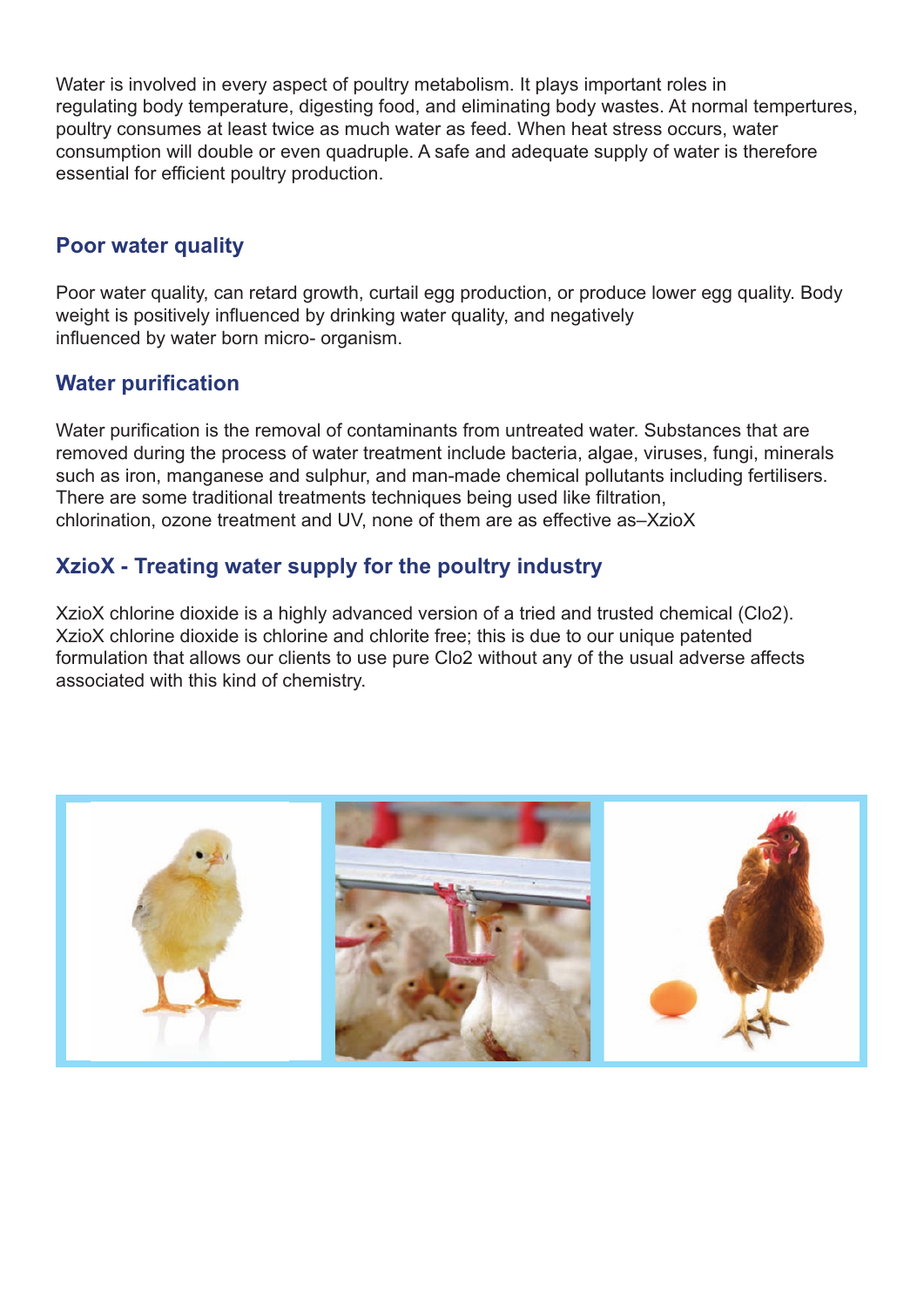## **What XzioX will do?**

- Simply, XzioX will disinfect the incoming water supply
- Eradicate and prevent biofilm forming in internal pipes, which in turn will prevent colonies of bacteria forming
- Increase control against Salmonella, E.Coli and Legionella Neutralises odour
- Kills all water born micro  $-$  organisms

### **Benefits achieved by using XzioX**

- Daily live weights gains increased
- Mortality rates greatly reduced
- Reduction in TVC/CFU
- Increased egg weights and numbers
- Kept nipples, nozzles and drinker lines clear of blockages
- Increased FPF factors
- **Enhanced Food Conversion Ratios**
- Reduced risk of cross crop contamination
- More friable litter
- **Eliminate the need to store harmful chemicals on site**
- Reduce clean down times between crops
- Does not affect vaccination process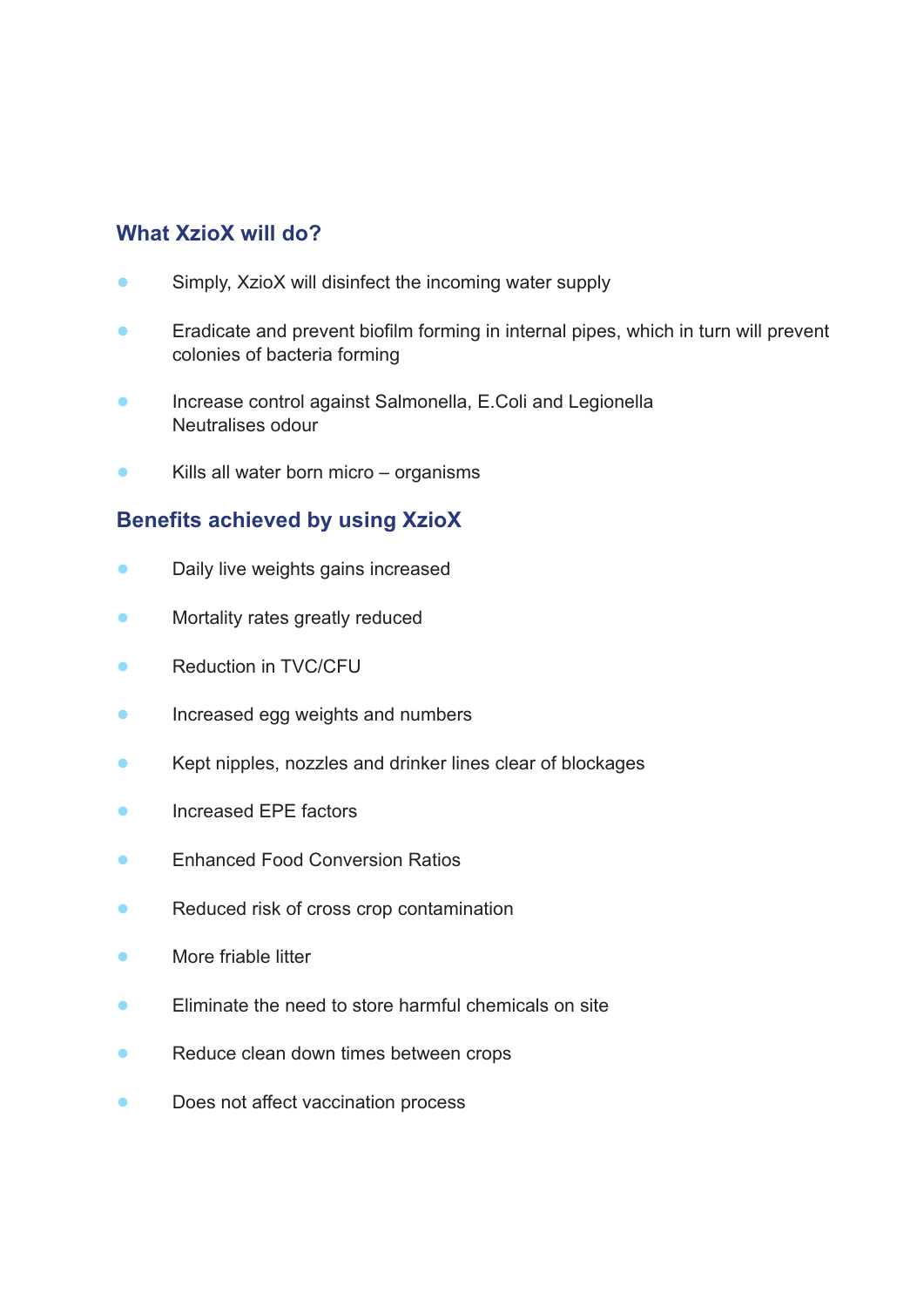